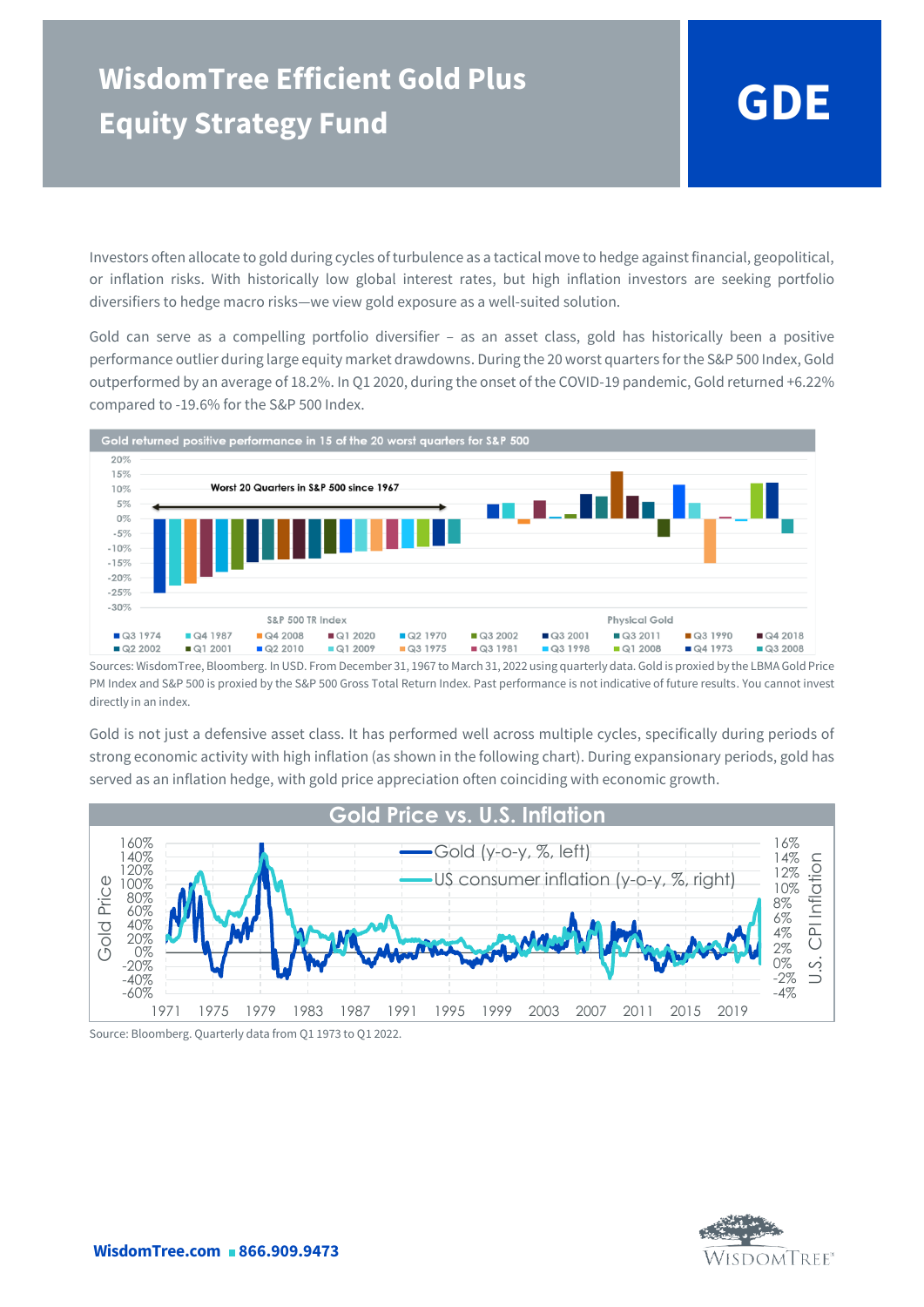Importantly, gold's 5-year rolling correlation with U.S. equities has remained below 20% over the last 33 years. Relative to other assets classes, gold is the second least correlated with U.S. equities behind U.S. Treasuries. The metal's correlation with U.S. Treasuries is also low and has remained under 60%.



Source: WisdomTree, Bloomberg. In USD. From January 31, 1988 to March 31, 2022 using monthly data. Gold is proxied by the LBMA Gold Price PM Index. US Treasury is proxied by The Bloomberg US Treasury Index. Bloomberg Commodity is the Bloomberg Commodity Index. US Corporate is proxied by the Bloomberg US Corporate Index. Past performance is not indicative of future results. You cannot invest directly in an index.

Historically, gold has been defensive in a U.S. equity drawdown, and offensive in a positive return environment. When added to a core U.S. equity allocation, gold has the potential to act a diversifier and reduce the overall risk-return characteristics of a portfolio.



|                | <b>Annualized</b><br><b>Return</b> | <b>Volatility</b> | <b>Sharpe Ratio</b> |
|----------------|------------------------------------|-------------------|---------------------|
| S&P 500        | 7.5%                               | 15.1%             | 0.39                |
| Gold           | 6.5%                               | 16.4%             | 0.30                |
| 90/90 Gold/SPX | 13.0%                              | 20.4%             | ) 56                |

Source: Source: WisdomTree, Bloomberg, S&P. From November 1999 to March 2022. Calculations are based on monthly returns in USD. U.S. Equities are represented by the S&P 500 Gross Total Return Index; Physical Gold is represented by the LBMA Gold Price PM Index. The above left chart shows average performance over distinct equity market cycles, including cycles where equities return below -5%, between -5% and 0%, between 0% and 5%, and above 5%. The 90/90 Gold/SPX scenario represents a leveraged portfolio combining Physical Gold and S&P 500. Past performance is not indicative of future results. You cannot invest directly in an index.

### **Efficient Gold Exposure with GDE**

Investors seeking to diversify their equity exposure will often allocate to fixed income or alternative assets, like gold, in separate trades – requiring two separate outlays of capital.

Recognizing the capital intensity of this approach, WisdomTree developed the WisdomTree Efficient Gold Plus Equity Strategy Fund (GDE). GDE seeks to deliver a capital efficient<sup>1</sup> investment strategy that provides exposure to a market capitalization weighted basket of the largest 500 U.S. equities with gold futures exposure layered on top.

The strategy construction can be simplified to the following scenario: For every \$100, the Fund seeks to invest approximately \$90 in the large-cap U.S. equities and \$10 in short-term collateral. To help magnify the potential benefits of the asset allocation, \$90 in gold futures are layered on top for \$180 of total exposure to equities and gold.

<sup>1</sup>Capital efficient: The ability for an investment strategy to gain exposure to a particular market while using fewer assets.

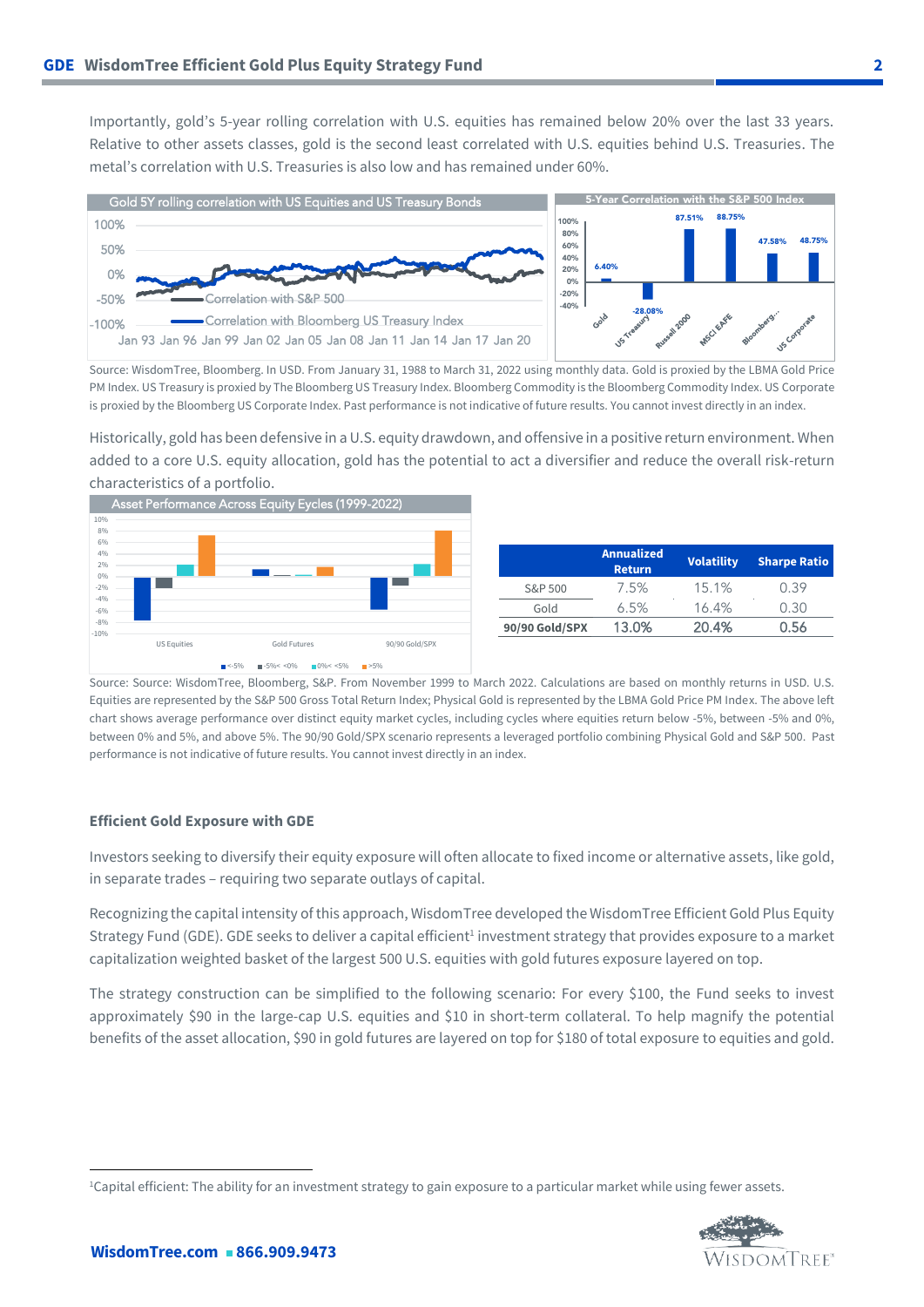| Large-Cap U.S. Equity<br><b>Basket</b> | 500 largest U.S. equities by market capitalization<br>$\bullet$<br>Market capitalization-weighted<br>\$90 invested in equity exposure for every \$100 invested<br>$\bullet$           |
|----------------------------------------|---------------------------------------------------------------------------------------------------------------------------------------------------------------------------------------|
| <b>Gold Futures</b>                    | U.S. listed gold futures contracts<br>$\bullet$<br>\$90 of gold futures overlay the \$90 of equity exposure and \$10 of cash collateral<br>۰                                          |
| <b>Cash Collateral</b>                 | Invested in high-quality, short-term U.S. money market securities<br>$\bullet$<br>\$10 is kept in short-term collateral that earns returns comparable to U.S.<br>۰<br>Treasury bills. |
| Leverage                               | Accounting leverage <sup>1</sup> of 1.8x<br>$\bullet$                                                                                                                                 |

### Source: WisdomTree

<sup>1</sup>Accounting leverage refers to the fact that the total asset exposure of the strategy is enhanced to 1.8x. Enhancing or magnifying gains and losses and causes the Fund to be more volatile than if it had not been leveraged and entails a heightened risk of loss.

## **GDE within a Portfolio**

GDE is an innovative and capital efficient substitute for large cap U.S. equity, multi-asset, or alternative ETFs. Using leverage embedded in futures contracts, we believe GDE can help diversify a portfolio with better capital efficiency.

| <b>Quick Facts</b>   |                                                      |  |
|----------------------|------------------------------------------------------|--|
| l Ticker             | <b>GDE</b>                                           |  |
| <b>Exchange</b>      | Choe                                                 |  |
| <b>Expense Ratio</b> | 0.20%                                                |  |
| <b>Structure</b>     | Actively managed, Open-end ETF                       |  |
| <b>Exposure</b>      | Large-cap U.S. equities and U.S. listed gold futures |  |

**At WisdomTree, we do things differently. We build our ETFs with proprietary methodologies, smart structures and uncommon access to provide investors with the potential for income, performance, diversification and more.** 

**For more information on GDE, contact your WisdomTree representative or visit WisdomTree.com.**

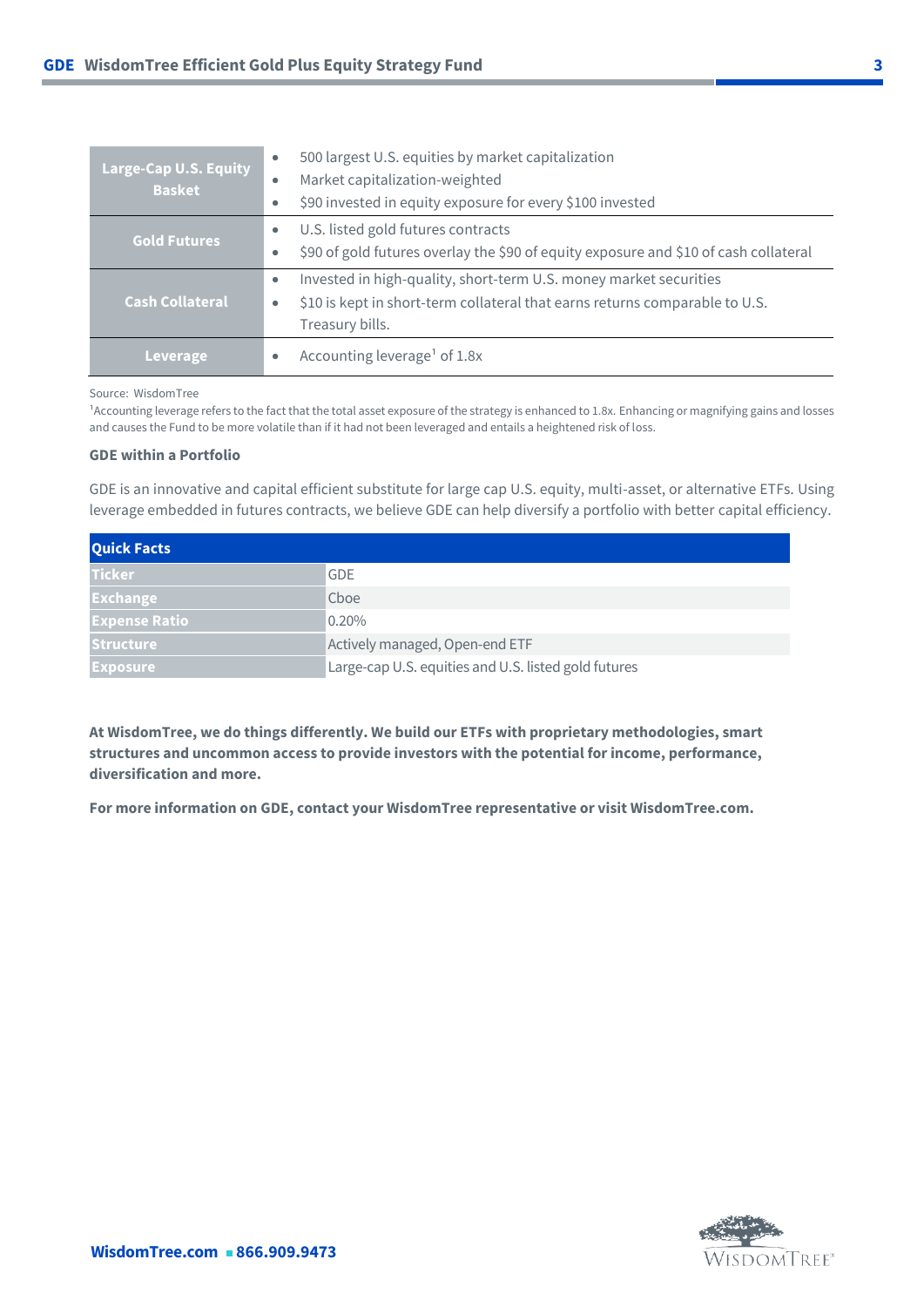## **Glossary:**

Drawdowns: Periods of sustained negative trends of return. Consumer Price Index (CPI): A measure that examines the weighted average of prices of a basket of consumer goods and services, such as transportation, food and medical care. The CPI is calculated by taking price changes for each item in the predetermined basket of goods and averaging them; the goods are weighted according to their importance. Changes in CPI are used to assess price changes associated with the cost of living. Correlation: Statistical measure of how two sets of returns move in relation to each other. Correlation coefficients range from -1 to 1. A correlation of 1 means the two subjects of analysis move in lockstep with each other. A correlation of -1 means the two subjects of analysis have moved in exactly the opposite direction. Capital efficiency: The ability for an investment strategy to gain exposure to a particular market while using fewer assets. Futures/Futures Contract: Reflects the expected future value of a commodity, currency or Treasury security. Large-Capitalization (Large-Cap): A term used by the investment community to refer to companies with a market capitalization value of more than \$10 billion. Large cap is an abbreviation of the term "large market capitalization". Market capitalization is calculated by multiplying the number of a company's shares outstanding by its stock price per share.

#### **Index Definitions:**

LBMA Gold Price PM Index: The index measures the performance of setting price of gold, determined twice each business day on the London bullion market by the five members of The London Gold Market Fixing Ltd. S&P 500 Annual Total Return: measures the investment return received each year, including dividends, when holding the S&P 500 Index. Bloomberg US Treasury Index: Measures U.S. dollar-denominated, fixed-rate, nominal debt issued by the U.S. Treasury. Treasury bills are excluded by the maturity constraint, but are part of a separate Short Treasury Index. Bloomberg Commodity Index (BCOM): A broadly diversified commodity price index distributed by Bloomberg Indexes that tracks prices of futures contracts on physical commodities on the commodity markets. Bloomberg U.S. Corporate Bond Index: Measures the investment grade, fixed-rate, taxable corporate bond market.